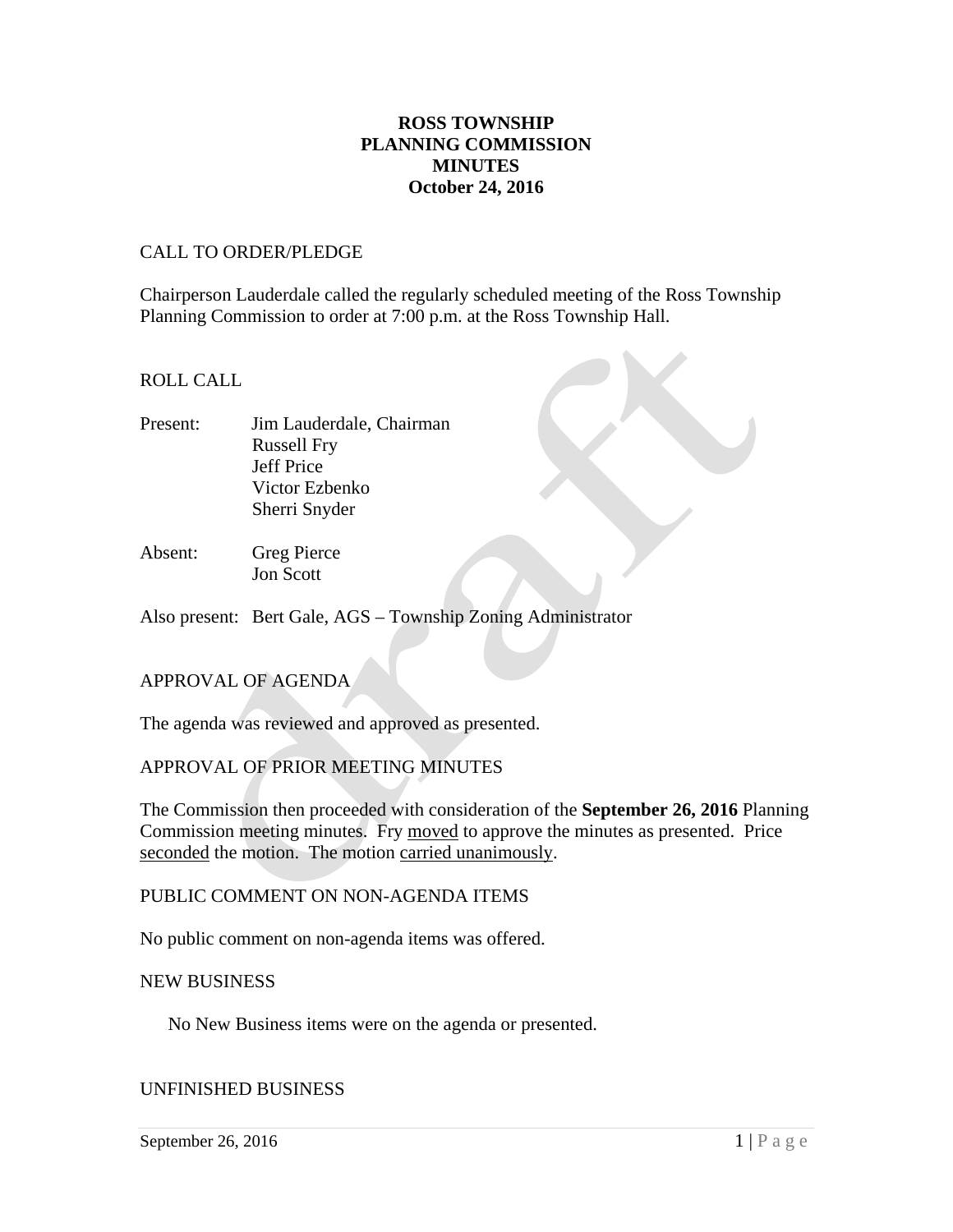## 1. Article 20, Item 13.B.2. *(Horse Boarding or Riding Stable access to roads)*.

Harvey provided, as requested at the September 26, 2016 meeting, standards regarding access to roads for horse boarding facilities/riding stables established in adjacent/area communities for Planning Commission consideration.

Planning Commission members reviewed and discussed extensively the information provided by Harvey ("Text Amendment: Article 20, Item 13--Horse Boarding or Riding Stable, October 24, 2016"):

- "the use shall have frontage on an existing or officially proposed road having a primary or greater classification or a township designated primary road"
- primary road is not defined in the Ross Township Ordinance
- the frontage standard applies to 24 of 46 special land uses listed in Article 20, including "horse boarding or riding stables"
- Article 20, Item 13.B.2 requires that "buildings and parking areas shall be provided with access from a County road or State trunk line for horse boarding or riding stables"
- a similar use has been established for other special land uses ("earth removal, gravel processing, mineral extraction, and quarrying")
- provisions from Barry County and the Townships of Comstock, Cooper, Oshtemo, Prairieville, Richland and Yankee Springs

Additionally, members discovered that Article 20, Item 2, "The use shall have frontage on a state trunkline", is not referenced in any of the 46 "Standards Required of Special Land Uses".

Planning Commission member decision, based on the information presented above, is for members to review each of the 46 "Standards Required of Special Land Uses" regarding road access and be prepared to discuss and, hopefully, reach consensus on this issue at the November 28, 2016 regularly scheduled meeting.

## 2. Zoning Ordinance Text Amendment – Article 22, Section 22.4 C. *(Repair, Maintenance and Restoration of Nonconforming Use or Building/Structure)*

The topic regards the existing requirement that reconstruction of a nonconforming use or building/structure damaged due to 'fire, flood, wind or other calamity' be started within six months and completed within one year. The issue is whether or not the timelines are too restrictive given the delays that are frequently experienced in the processing of insurance claims.

At the September 26, 2016 meeting, Harvey was directed to research/review standards established for the repair/reconstruction of nonconformities in adjacent/area communities for Planning Commission consideration in October.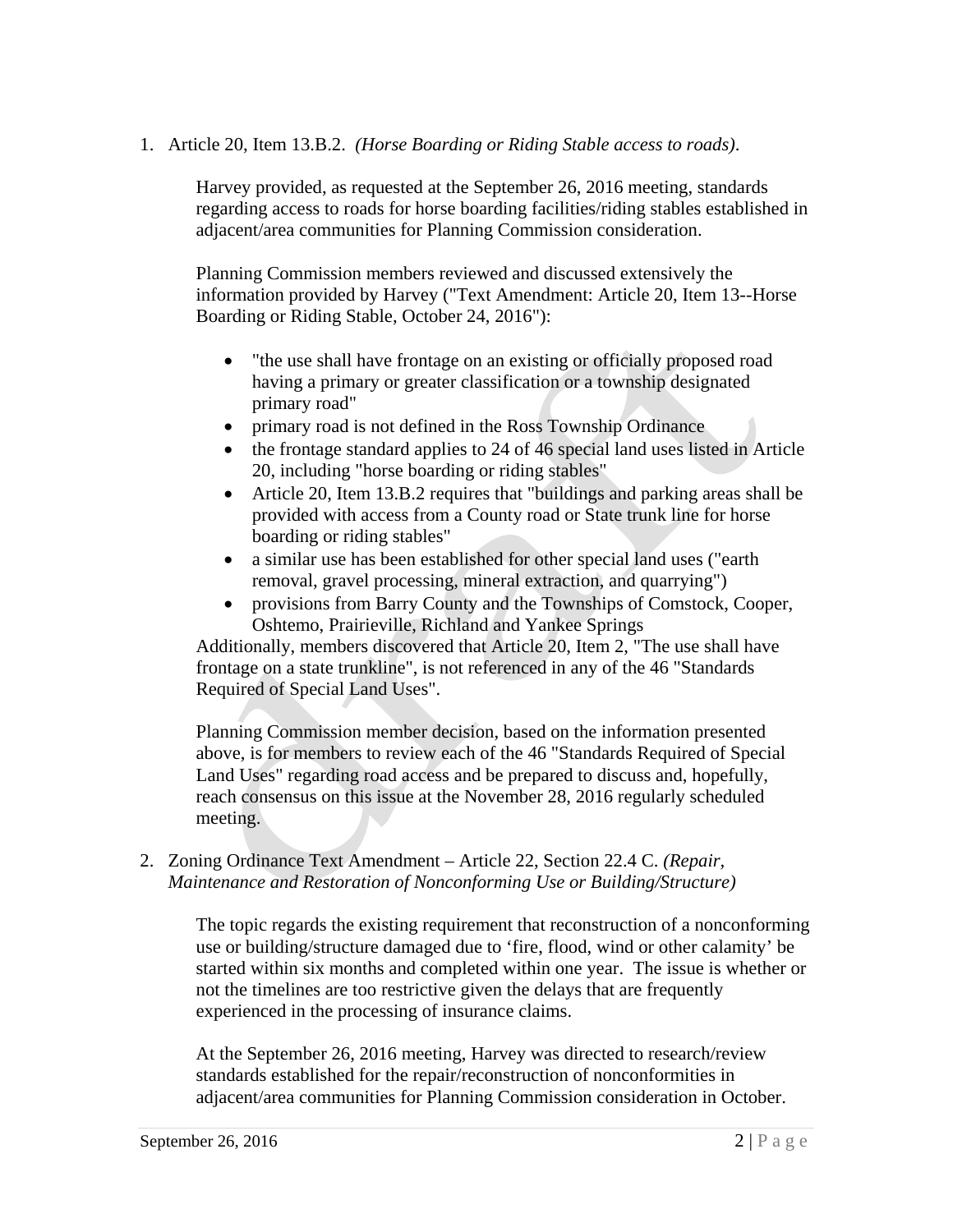Planning Commission members reviewed and discussed extensively the information provided by Harvey ("Text Amendment: Section 22.4-- Repair, Maintenance and Restoration of Nonconforming Use or Building/Structure, October 24, 2016").

Chairman Lauderdale was directed to provide, in the meeting minutes, language derived from the discussions for Planning Commission consideration at the November 28, 2016 meeting. The proposed language is:

"A building permit must be granted within twelve (12) months after the building/structure damage or destruction and construction must be completed within eighteen (18) months after the building/structure damage or destruction. Request will be considered by and can be granted by the Zoning Administrator for a one-time six (6) month extension based on the circumstances in the request."

## 3. Watershed Protection Strategies

Planning Commission members agreed in August to conduct a review of the Master Plan and Zoning Ordinance to '*identify what aspects of water (lakes and streams) protection exist'* as the first step toward addressing Watershed Protection Strategies. Planning members were assigned, in September, the following review assignments with a request to discuss their reviews at the October 24, 2016 meeting.

| Sections 2.2, 16.6 and 17, ZO |
|-------------------------------|
| Section 20, ZO                |
| Section 21, ZO                |
| Section 22, ZO                |
| Chapter VI, MP                |
| Chapter VII, MP               |
| Chapter VIII, MP              |
|                               |

Reviews of their respective assignments were presented by Pierce, Snyder, Fry, Price and Lauderdale. Agreement is consistent between the Master Plan and Zoning Ordinance relative to the importance of Watershed protection. Specific process for Watershed protection appear to be absent on how "best" to achieve Watershed protection. Agreement was reached for each person to send their reviews to Lauderdale in WORD for consolidation for Planning Commission members.

General discussion ensued regarding the 'next steps' in the consideration of 'watershed protection strategies' with emphasis on communication with and input from the Township Board and completion of reports from all Commission members for discussion at the November 28, 2016 meeting. Proposed is to discuss